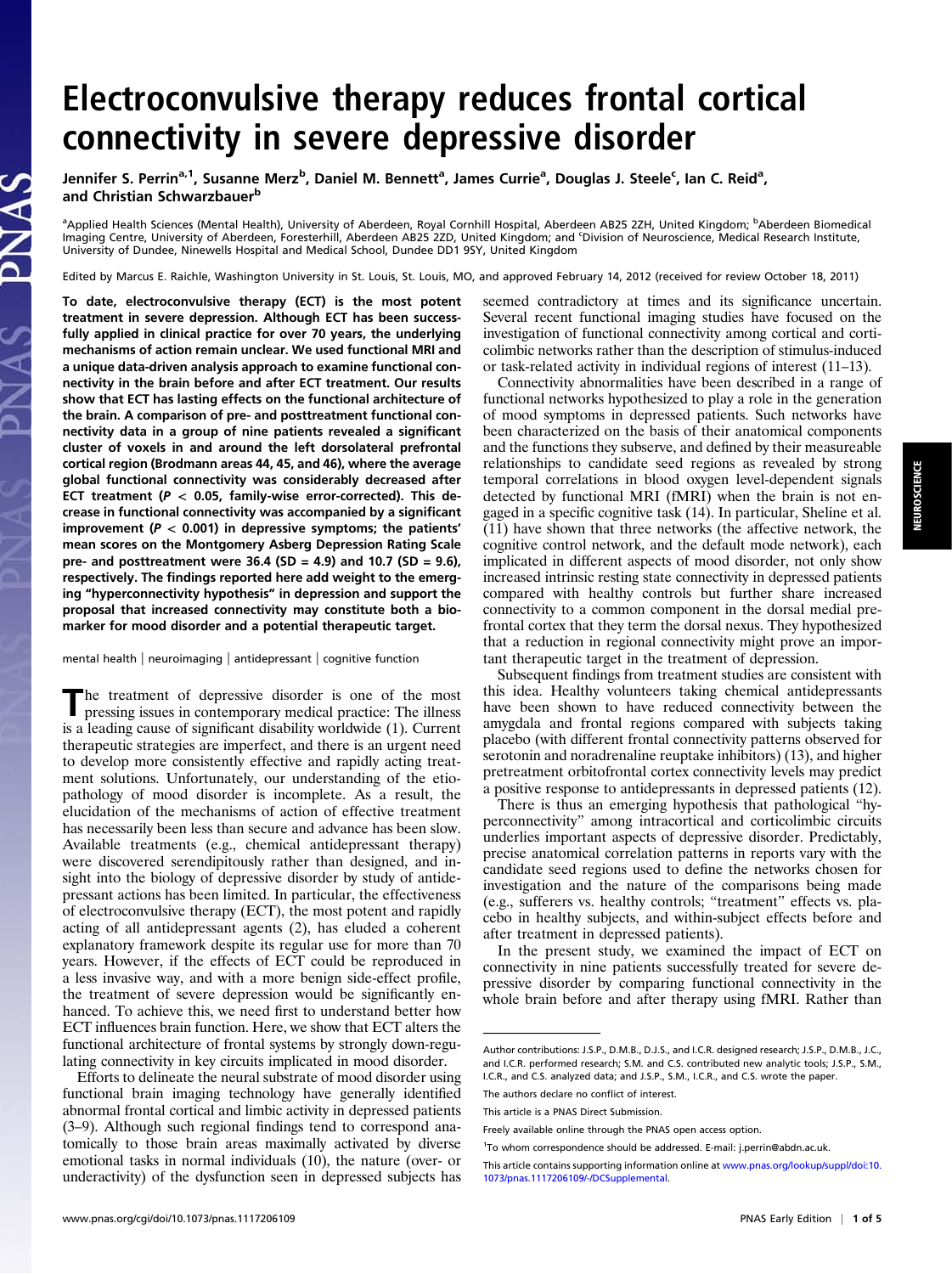investigating effects on networks derived from the prior specification of candidate seed regions, we calculated the average global functional connectivity of each voxel with all the other voxels in the brain based on temporal signal correlation, comparing findings before and after treatment. This permitted an unbiased, data-driven analysis of treatment effects and the identification of a target region of interest that exhibited a significant decrease in connectivity after treatment. This region was then used to determine the associated functional brain networks (i.e., the brain areas to which this region was functionally connected before and after treatment).

#### Results

A comparison of pre- and posttreatment functional connectivity data revealed a significant and unexpectedly restricted cluster of voxels in and around the left dorsolateral prefrontal cortex (DLPFC) region (Fig. 1), where the average global functional connectivity was considerably decreased after ECT treatment  $[P < 0.05$ , family-wise error (FWE)-corrected]. Fig. 2 shows a 3D orthogonal representation of this cluster, which extends into Brodmann areas (BAs) 44, 45, and 46.

The average global functional connectivity, also known as weighted global connectivity (WGC), is a quantitative parameter that tells us to what extent each voxel is connected to all other voxels in the brain (Methods). The observed reduction in the average global functional connectivity therefore means that for each voxel within the cluster shown in Figs. 1 and 2, the average connectivity with all other voxels in the brain was significantly reduced after ECT treatment. To localize the spatial distribution of these

connectivity changes, an additional analysis was performed. The statistically generated cluster was used as a seed region to determine the associated functional brain networks [i.e., the brain areas to which the seed region was functionally connected before and after ECT treatment (Methods)]. The results of this analysis are summarized in Fig. 3. Areas that exhibited significant functional connectivity ( $P < 0.001$ , FWE-corrected) with the seed region before ECT treatment are shown in orange, whereas areas in which significant functional connectivity persisted after ECT treatment are shown in cyan; note that no voxels were found that were significantly connected after but not before ECT treatment. Fig. 3 reveals that ECT treatment had significantly reduced connectivity between medial cortex structures (anterior cingulate, BAs 24 and 32; medial frontal cortex, BA 8); DLPFCs bilaterally (BA 9 extending to BAs 6, 44, and 45); and a unilateral (left) region in the supermarginal gyrus, angular gyrus, and somatosensory association cortex (BAs 7, 39, and 40). This observed decrease in functional connectivity was accompanied by a significant reduction in depressive symptoms (Fig. 3, bar chart). The patients' mean score on the Montgomery Asberg Depression Rating Scale (MADRS) before treatment was  $36.4$  (SD = 4.9), indicating severe depression. The mean score after treatment was  $10.7$  (SD = 9.6). This significant ( $P < 0.001$ ) reduction in depressive symptoms of 25.8 points  $(SD = 11.6)$  indicates a very substantial and typical response to ECT treatment.

#### Discussion

The impact of ECT on global functional connectivity change (as opposed to the many reported widespread effects on other aspects



## P values & statistics: Weighted Global Connectivity

| cluster-level | voxel-level |           |                                             |       |                                |            |       |     |
|---------------|-------------|-----------|---------------------------------------------|-------|--------------------------------|------------|-------|-----|
|               | k           |           | $P_{\text{FWE-corr}} P_{\text{FDR-corr}}$ T |       | $P_{uncorr}$                   | x, y, z mm |       |     |
|               |             | 11 0.0137 | 0.0620                                      | 11.49 | $0.0020 -38$ 32 34             |            |       |     |
|               |             | 0.0137    | 0.0620                                      |       | 11.47   0.0020   -46   20   34 |            |       |     |
|               |             | 0.0293    | 0.0620                                      | 10.32 | 0.0020 -34                     |            | 40 30 |     |
|               |             | 0.0313    | 0.0620                                      | 10.08 | 0.0020                         | $-26$      | 44    | 2.2 |

Fig. 1. Significant reduction in the average global functional connectivity after ECT treatment in a group of severely depressed patients ( $n = 9$ ). A significant decrease (P < 0.05, FWE-corrected) was observed in a cluster of voxels in and around the left DLPFC region (BAs 44, 45, and 46). Results were obtained by means of a nonparametric permutation test comparing post- and pretreatment global connectivity data on a voxel-by-voxel basis.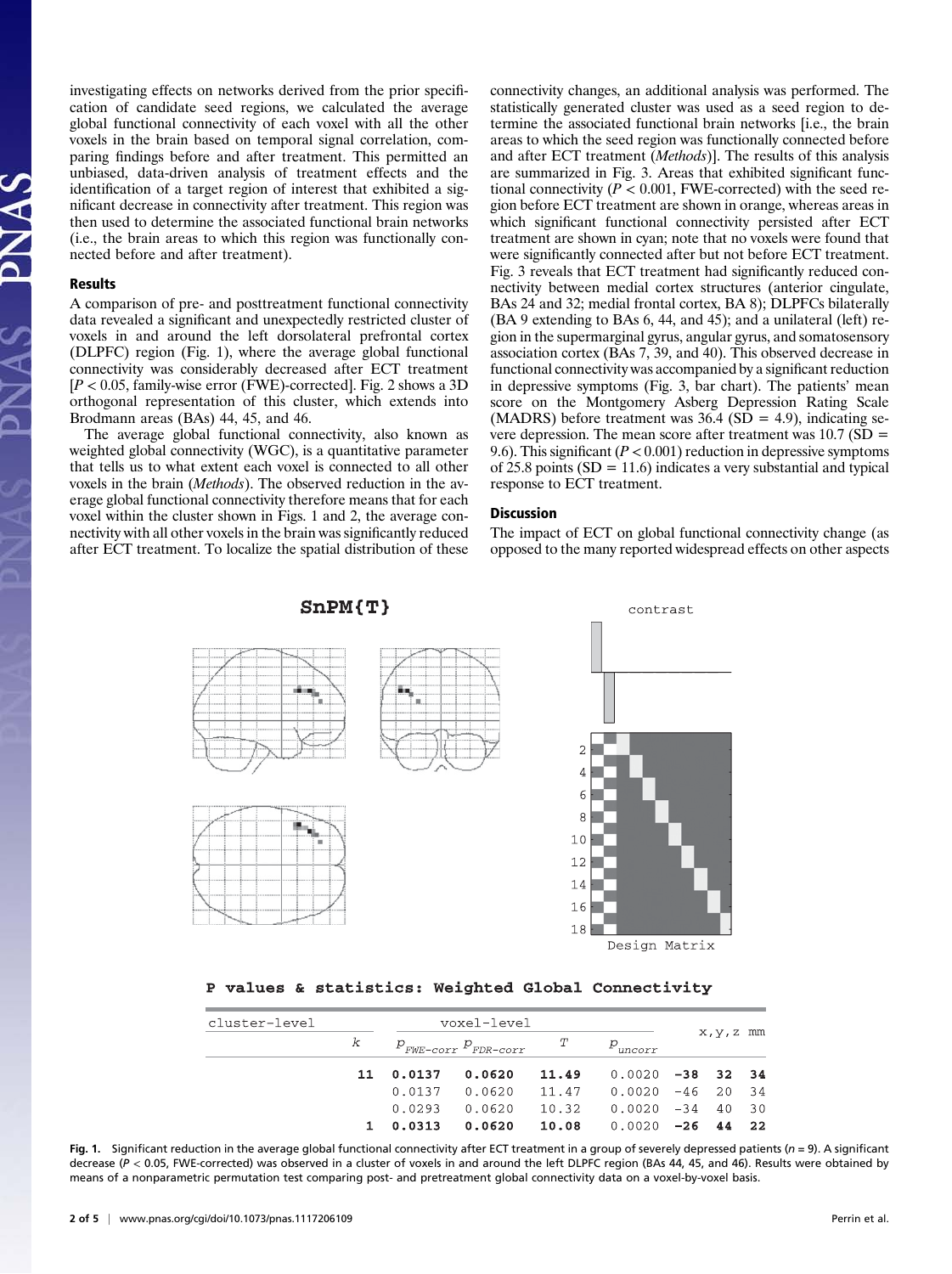

Fig. 2. 3D orthogonal representation of the left DLPFC cluster of voxels (shown in red) for which a significant reduction in the average global functional connectivity was observed after ECT treatment (Fig. 1). The coordinates (x, y, and z) refer to Montreal Neurological Institute standard space.

of brain function) appears remarkably restricted and lateralized, limited to an area within the left DLPFC. This finding is consistent with long-standing recognition that the DLPFC is an executive component of brain circuitry implicated in depressive disorder and cognitive function (10, 15), both of which are substantially affected by ECT (2), whereas the laterality of the finding mirrors asymmetries in DLPFC activity in depressed patients (16). The connectivity map obtained using this DLPFC region as a seed region for a connectivity analysis with the pretreatment fMRI data (Fig. 3, area displayed in orange) includes the corresponding portion of the right DLPFC; the more dorsal part of the medial prefrontal cortex and anterior cingulate; and portions of the left supramarginal gyrus, angular gyrus, and somatosensory association cortex. Functional connectivity between the DLPFC and these areas was selectively reduced following ECT treatment (Fig. 3, area displayed in cyan). These regional effects are consistent with general formulations of the neuroanatomy of mood disorder based on activation studies (3–9), which emphasize dysfunctional relationships between cortical and limbic structures. With regard to studies of treatment effects, reductions in functional connectivity observed here encompass the region lesioned in anterior cingulotomy for severe treatment-resistant depressive disorder (17), those areas stimulated in rapid-rate transcranial magnetic treatment for depression (18), and parallel aspects of the impact of cognitive behavioral therapy (19). The observed effects were entirely intracortical [including changes in functional connectivity between the neocortex and limbic cortex (e.g., DLPFC, anterior cingulate)], in contrast to connectivity studies exploring chemical antidepressant therapy, where subcortical limbic structures are implicated (12, 13). Strikingly, the medial areas to which connectivity has been reduced (Fig. 3) also include the so-called dorsal nexus, recently described by Sheline et al. (11) as an area of common hyperconnectivity between the three networks, which exhibited pathologically increased connectivity in mood disorder in their study of depression. We propose here that ECT acts to reduce the contribution of DLPFC to the hypothesized nexus of pathological connectivity, restoring aspects of emotional function yet simultaneously generating the cognitive side effects of ECT.

Considering the asymmetry of our findings, the lateralized impact of ECT is generally consistent with an extensive literature recording interhemispheric imbalance in mood disorder. Functional studies using neuropsychological, psychophysiological, and imaging methods suggest hyperactivation of right frontal areas and hypoactivation of left frontal systems, whereas studies of unilateral brain lesions (stroke, tumors, and epilepsy) have often, although not exclusively, implicated left hemisphere dysfunction in mood disorder (reviewed in 20). It is tempting to speculate that ECT might act to rebalance hemispheric activity through modulation of connectivity, but the data presented here cannot confirm or refute this notion.

Given that successful chemical antidepressant therapy does not have a similar effect on cognitive function, the spectrum of connectivity effects seen here may differ in detail from those associated with antidepressant therapy. Indeed, efforts to dissociate cognitive side effects from the therapeutic actions of ECT have proven problematic, with therapeutic efficacy tending to correlate with cognitive dysfunction even when using unilateral ECT (where the nondominant hemisphere is stimulated in treatment). Although this procedure may spare cognitive function to a degree, right unilateral electrode placement tends to be less effective than bilateral ECT (2) and less rapidly acting than left unilateral ECT [in dextral subjects (21)]. All the patients in this study received bilateral ECT. It is of interest, given the left-sided laterality of our connectivity findings, that the majority of patients receiving unilateral ECT have the stimulus applied to right hemisphere (because most are left hemisphere-dominant). Speculatively, this may explain both the cognitive sparing effects and the reduced efficacy of right unilateral ECT, given our similarly lateralized findings.

It may be hypothesized that lessening the DLPFC contribution to the proposed "nexus" among mood disorder-relevant circuits may lessen the pathological impact of dysfunction of all of them on affective function, but this requires further investigation. Although the statistical effects are highly significant, the sample size is small. This reflects the difficulty in recruiting severely depressed patients receiving ECT for studies requiring repeated imaging, and replication is required. Further, although patients had failed to respond to psychotropic medication, they continued to take it and medication effects cannot be ruled out. Similarly, patients received repeated anesthesia (propofol), and a muscle relaxant (suxamethonium) was administered in the course of ECT.

Future studies should examine longitudinal changes in connectivity, particularly in those patients who subsequently relapse, and compare patterns of connectivity change across a range of physical and psychotherapeutic antidepressant treatments.

The findings reported here add weight to the emerging "hyperconnectivity hypothesis" of depression and support the proposal that increased connectivity may constitute both a biomarker for mood disorder and a potential therapeutic target. The anatomy of the localized pattern of connectivity change described here may explain why efforts to dissociate memory dysfunction from the therapeutic effects of ECT by manipulation of electrode placement and stimulus parameters have largely failed, and it challenges the long-standing notion that the therapeutic and cognitive effects of treatment have distinct neurobiological substrates. The findings thus offer a coherent explanation of the mode of action of ECT in the context of current formulations of the pathophysiology and neuroanatomy of depressive disorder.

### Methods

Participants. Ethical approval was obtained from the National Health Service North East of Scotland Research Ethics Committee, and the study was conducted in accordance with the principles expressed in the Declaration of Helsinki. Participants were recruited from the Royal Cornhill Hospital ECT service. Males and females aged 18 y and older who had been diagnosed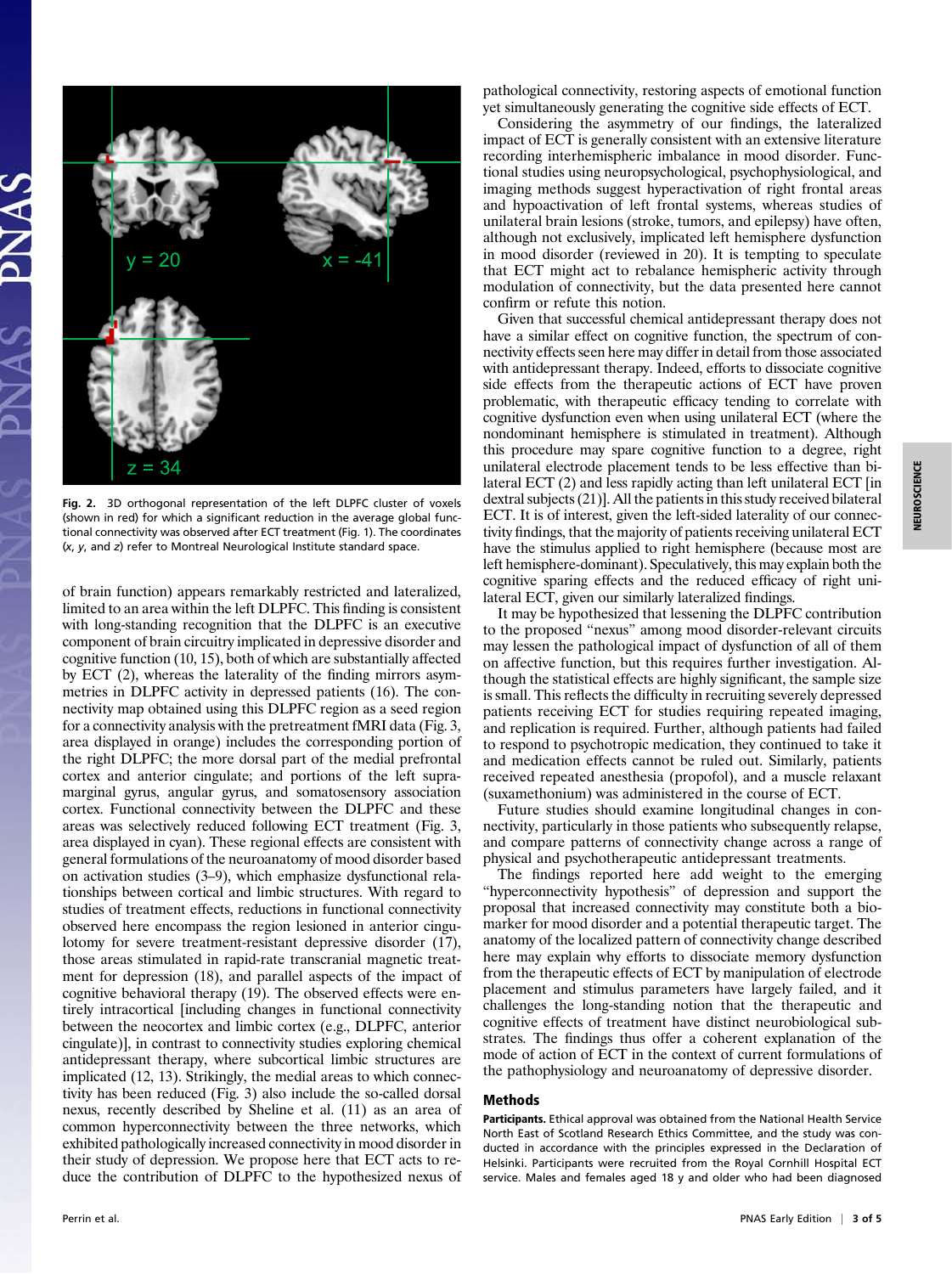

Fig. 3. Functional connectivity in severely depressed patients before ECT (displayed in orange) and persisting connectivity after ECT (displayed in cyan), showing a substantial reduction in cortical connectivity after ECT treatment  $(P < 0.001$ , FWE-corrected); z values refer to distance in millimeters from the midline in stereotaxic space [Montreal Neurological Institute standard space]. The observed reduction in functional connectivity following ECT treatment was accompanied by a significant decrease ( $P < 0.001$ ) in depressive symptoms (bar chart).

with severe depression; were receiving ECT on a voluntary basis; were able to give informed consent; had not had ECT in the past 6 mo; were without MRI contraindications; and were without a comorbid psychiatric diagnosis, brain pathology, or a history of strokes were eligible to take part. In total, nine right-handed participants completed the study (6 males and 3 females, mean age = 46.8 y). All had failed to respond to chemical antidepressant treatment, which they continued to take during the study. Four patients were also taking antipsychotic medication (olanzapine or haloperidol), and two of them were also receiving lithium therapy.

ECT Treatment. ECT was administered twice weekly until patients' symptoms remitted (mean number of treatments = 8.3) using a brief-pulse, constantcurrent apparatus (Thymatron DGx, Somatics Inc.). At the first treatment, individual seizure thresholds were determined using standard stimulus dosing techniques, and subsequent treatments were given at twice the seizure threshold. Patients were anesthetized with propofol and given a muscle relaxant (suxamethonium) at each treatment session. All patients received bilateral (bitemporal) ECT electrode placements. The electrodes were placed 4 cm above the midpoint between the lateral angle of the eye and the external auditory meatus. A detailed description of the ECT procedure is provided in [SI Text](http://www.pnas.org/lookup/suppl/doi:10.1073/pnas.1117206109/-/DCSupplemental/pnas.201117206SI.pdf?targetid=nameddest=STXT).

Clinical Measure of Depression. Clinical measures were obtained within 48 h of the first ECT treatment, after the fourth ECT treatment, and after ECT treatment was complete. The MADRS (22) was used to rate depressive symptoms.

MRI Protocol. All participants underwent fMRI scanning before ECT treatment and again after ECT treatment had been completed. All scanning was performed on a 3-T Philips system at the Aberdeen Biomedical Imaging Centre, using a standard echo planar imaging sequence. Imaging parameters were as follows: repetition time/echo time = 2,500/30 ms, matrix size =  $128 \times 128$ , inplane resolution =  $1.88 \times 1.88$  mm, slice thickness = 4.5 mm, and total number of fMRI volumes = 240. A simple cognitive task ("virtual" ballpassing) was used to keep the participant's attention focused during the scan (23). A detailed description of the task is provided in [SI Text](http://www.pnas.org/lookup/suppl/doi:10.1073/pnas.1117206109/-/DCSupplemental/pnas.201117206SI.pdf?targetid=nameddest=STXT).

Data Preprocessing. The statistical parametric mapping software package (SPM8; www.fi[l.ion.ucl.ac.uk/spm\)](http://www.fil.ion.ucl.ac.uk/spm) was used for fMRI preprocessing, which included realignment, slice timing correction, coregistration, normalization, reslicing to  $4 \times 4 \times 4$  mm, and spatial smoothing using an 8-mm FWHM Gaussian isotropic kernel. A low-pass filter (0.125-Hz cutoff frequency) was applied, and a second-order baseline correction was applied by using a set of two cosine functions as linear regressors. A binary mask was defined on the basis of the SPM8 tissue probabilistic map for gray matter, which included all voxels with a gray matter probability greater than 0.2. Pairwise temporal correlations between all voxels in the functional imaging time series within this mask ( $N = 27,600$ ) were computed using Pearson's correlation coefficient, which resulted in an  $N \times N$  correlation matrix  $A$ .

Functional Connectivity Analysis. To identify statistically significant changes in functional connectivity between pre- and posttreatment data, a unique method referred to as cortical hub and related network topology (CHART) analysis was used, which consisted of two stages. First, for each subject and each condition (i.e., pre- and post-ECT treatment), maps of the average global connectivity, also known as weighted global connectivity (WGC), were calculated from the components  $a_{kn}$  of the corresponding correlation matrices A according to the method of Cole et al. (24):

$$
w_k = \frac{1}{N} \sum_{n=1}^{N} a_{kn} \quad k = 1 ... N
$$
 [1]

To obtain statistically significant differences in the WGC between pre- and posttreatment data on a voxel-by-voxel basis, a nonparametric permutation test (SnPM8 toolbox) was used (25). To correct for multiple comparisons, a whole-brain FWE correction was applied (26). A cluster of 12 voxels exhibited a significant decrease in the WGC ( $P < 0.05$ , FWE-corrected)